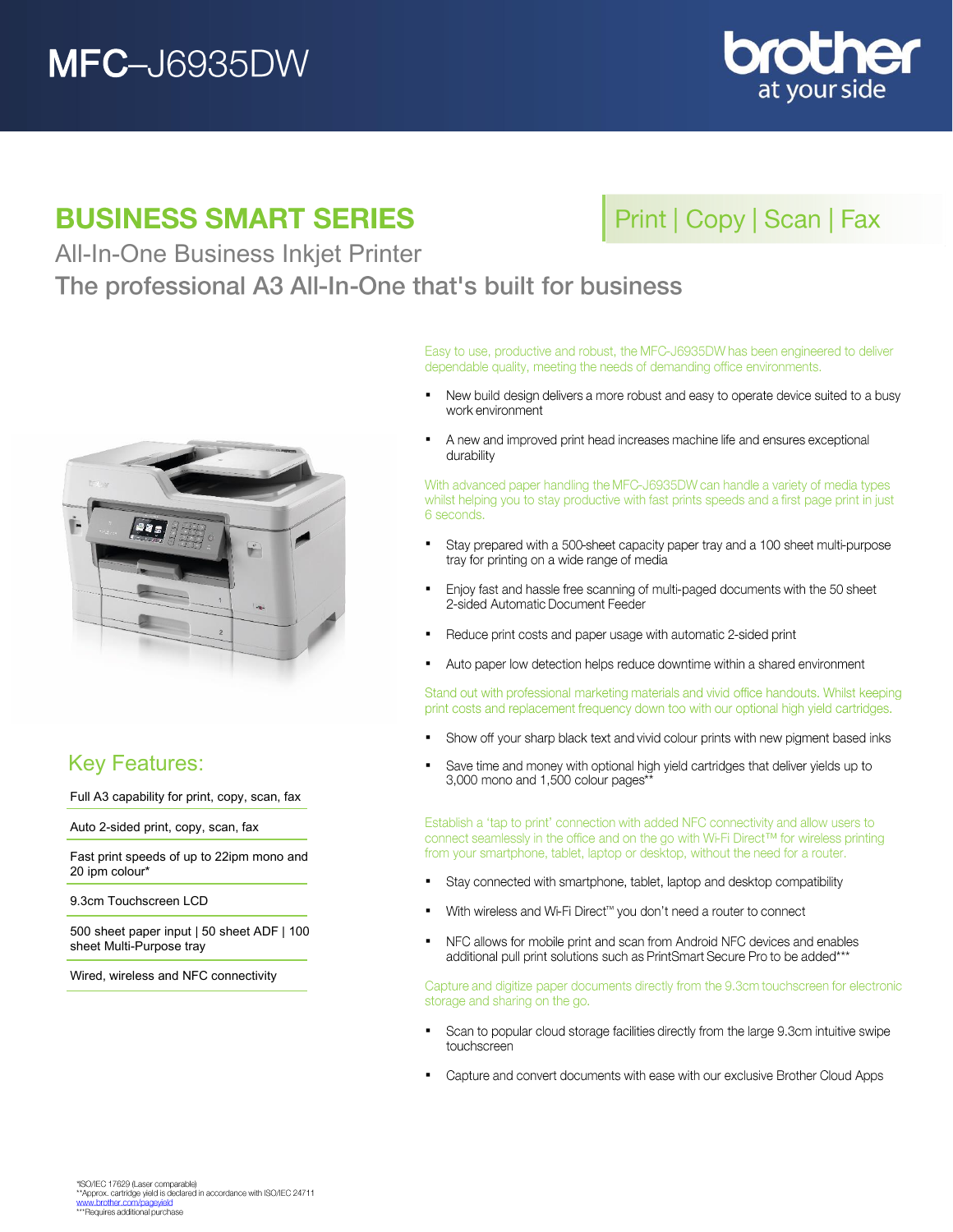### **General**

| <b>Technology</b>                 | Inkjet                                                                                                                                                                      |
|-----------------------------------|-----------------------------------------------------------------------------------------------------------------------------------------------------------------------------|
| <b>LCD Display</b>                | 9.3cm colour touchscreen                                                                                                                                                    |
| <b>Memory</b>                     | 512MB                                                                                                                                                                       |
| Local Interface                   | Hi-Speed USB 2.0                                                                                                                                                            |
| <b>Wired Network Interface</b>    | 10Base-T/100Base-TX                                                                                                                                                         |
| <b>Wireless Network Interface</b> | 802.11b/g/n (Infrastructure Mode)                                                                                                                                           |
| <b>NFC connectivity</b>           | Supports both NFC cards (for secure<br>authentication with pull print solutions like<br>Brother PrintSmart Secure Pro) and Android NFC<br>devices for mobile print and scan |
| <b>Ink Gauge Indication</b>       | Ink levels can easily be displayed on the LCD using<br>the ink management menu                                                                                              |

### **Colour Printer**

| Speed                                 | 22ipm mono & 20ipm colour based on ISO/IEC<br>24734                                                                                                                                                                                                 |
|---------------------------------------|-----------------------------------------------------------------------------------------------------------------------------------------------------------------------------------------------------------------------------------------------------|
| Speed (Fast Mode)                     | Up to 35 pages per minute mono & up to 27<br>pages per minute colour                                                                                                                                                                                |
| Warm-up Time                          | 0 seconds                                                                                                                                                                                                                                           |
| <b>Resolution</b>                     | Up to 4800 x 1200 dpi                                                                                                                                                                                                                               |
| 2- Sided Print                        | Yes                                                                                                                                                                                                                                                 |
| <b>Droplet Size</b>                   | Minimum droplet size of 1.5pl                                                                                                                                                                                                                       |
| <b>Colour Enhancement</b>             | Brother Image Enhancement allows the user to<br>customise colour output                                                                                                                                                                             |
| <b>FPOT</b><br>(First Print Out Time) | 6 seconds                                                                                                                                                                                                                                           |
| <b>Print Languages</b>                | PCL6, BR-Script3 (PostScript(R)3(TM) Language<br>Emulation), PDF 1.7, XPS 1.0                                                                                                                                                                       |
| <b>Embedded Fonts (PCL)</b>           | 66 scalable fonts, 12 bitmap fonts                                                                                                                                                                                                                  |
| <b>Embedded Fonts (PostScript)</b>    | 66 scalable fonts                                                                                                                                                                                                                                   |
| <b>Embedded Barcodes (PCL)</b>        | 16 bar codes* *Code39, Interleaved 2 of 5, FIM<br>(US-PostNet, Post Net (US-PostNet), EAN-8, EAN-<br>13, UPC-A, UPC-E, Codabar, ISBN (EAN, ISBN<br>(UPC-E), Code128 (set A, set B, set C), EAN128<br>(set A, set B, set C), Code93, GS1Databar, MSI |

### **Printer Functions**

| $N$ -up Printing <sup>3</sup>          | Reduce up to 2, 4, 9, 16 or 25 A4 pages into just<br>one A4 page (Mac, up to 2, 4, 6, 9, or 16)                                           |
|----------------------------------------|-------------------------------------------------------------------------------------------------------------------------------------------|
| Poster Printing <sup>4</sup>           | Enlarge 1 A4 page into a poster using 4, 9, 16 or<br>25 A4 pages                                                                          |
| <b>Watermark Printing</b> <sup>4</sup> | Watermark your documents with predefined<br>text or with your own user-defined messages                                                   |
| <b>Booklet Printing</b> <sup>4</sup>   | Print documents in A5 booklet format using<br>automatic or manual 2-sided print                                                           |
| Print Profiles <sup>3</sup>            | Store your favourite driver settings as profiles to<br>easily recall them (great for saving time and for<br>less technically adept users) |
| Print Archive <sup>4</sup>             | An electronic carbon copy feature that saves an<br>electronic copy of all printed documents as a<br>PDF file                              |
| <b>Mono Only Mode</b>                  | If a colour ink runs out, continue printing in<br>Mono                                                                                    |

### **Open Interface**

### **Printer Driver**

| Windows <sup>®</sup>   | Windows® 10 (32 & 64 bit editions)<br>Windows® 8 (32 & 64 bit editions)<br>Windows® 7 (32 & 64 bit editions)<br>Windows Vista® (32 & 64 bit editions)<br>Windows® Server 2012, 2012R2 & 2008R2<br>Windows® Server 2008 (32 & 64 bit editions) |
|------------------------|-----------------------------------------------------------------------------------------------------------------------------------------------------------------------------------------------------------------------------------------------|
| Macintosh <sup>5</sup> | OS X v10.9.5/10.10.x/10.11.x                                                                                                                                                                                                                  |
| l inuv <sup>5</sup>    | CUPS, LPD/LPRng (32 & 64 bit editions)                                                                                                                                                                                                        |

### **Mobile / Web Based Printing & Scanning Brother iPrint&Scan (Android)** Print from, scan to, send faxes, preview received faxes, preview copies and check the machine status from an Android device **Brother iPrint&Scan (iPad / iPhone / iPod)** Print from, scan to, send faxes, preview received faxes, preview copies and check the machine status from an iPad / iPhone / iPod Touch. **Brother iPrint&Scan (Windows® Phone)**  Print from and scan to a smart phone running the Windows® Phone Operating System **Brother Print&Scan (Windows**® **8 & RT)** Print from and scan to a Windows® 8 or Windows RT Tablet **Google Cloud Print 2.0<sup>6</sup>** Print most common file types from any Google Cloud Print enabled application **AirPrint** Print most common file types from any AirPrint enabled application **Mopria** Print most common file types from Mopria<br> **Mopria** expressed Andreid devices supported Android devices **Brother Print Service Plugin** Print from Android devices without a dedicated App **Evernote™<sup>6</sup>** Print from and scan to Evernote**™** without using a PC **Box<sup>6</sup>** Print from and scan to Box without using a PC **Dropbox<sup>6</sup>** Print from and scan to Dropbox without using a PC **Google Drive™<sup>6</sup>** Print from and scan to Google Drive**™** without using a PC **OneDrive**<sup>6</sup> Print from and scan to Microsoft<sup>®</sup> OneDrive without using a PC **Flickr® <sup>6</sup>** Print from and scan to Flickr® without using a PC **Facebook® 6** Print from and scan to Facebook® without using a PC **Evernote™<sup>6</sup>** Print from and scan to Evernote™ without using a PC **OneNote<sup>6</sup>** Scan to Microsoft® OneNote without using a PC

*<sup>1</sup>Approx declared yield value in accordance with ISO/IEC 24711*

*<sup>2</sup>Calculated with 80g/m² paper <sup>3</sup>Windows® & Mac® only*

*<sup>4</sup>Windows® only*

*<sup>5</sup>Optional free download from the Brother Solutions Centre [http://solutions.brother.com](http://solutions.brother.com/)*

*<sup>6</sup>Must be web connected*

*<sup>7</sup>Maximum number of printed pages per month can be used to compare designed durability between like Brother products. For maximum printer life, it is best to choose a printer* 

*with a duty cycle that far exceeds your print requirements*

*8 It is recommended to use the straight paper output path and the quiet mode feature with paper weights over 105g/m2 <sup>9</sup>Requires Brother Software*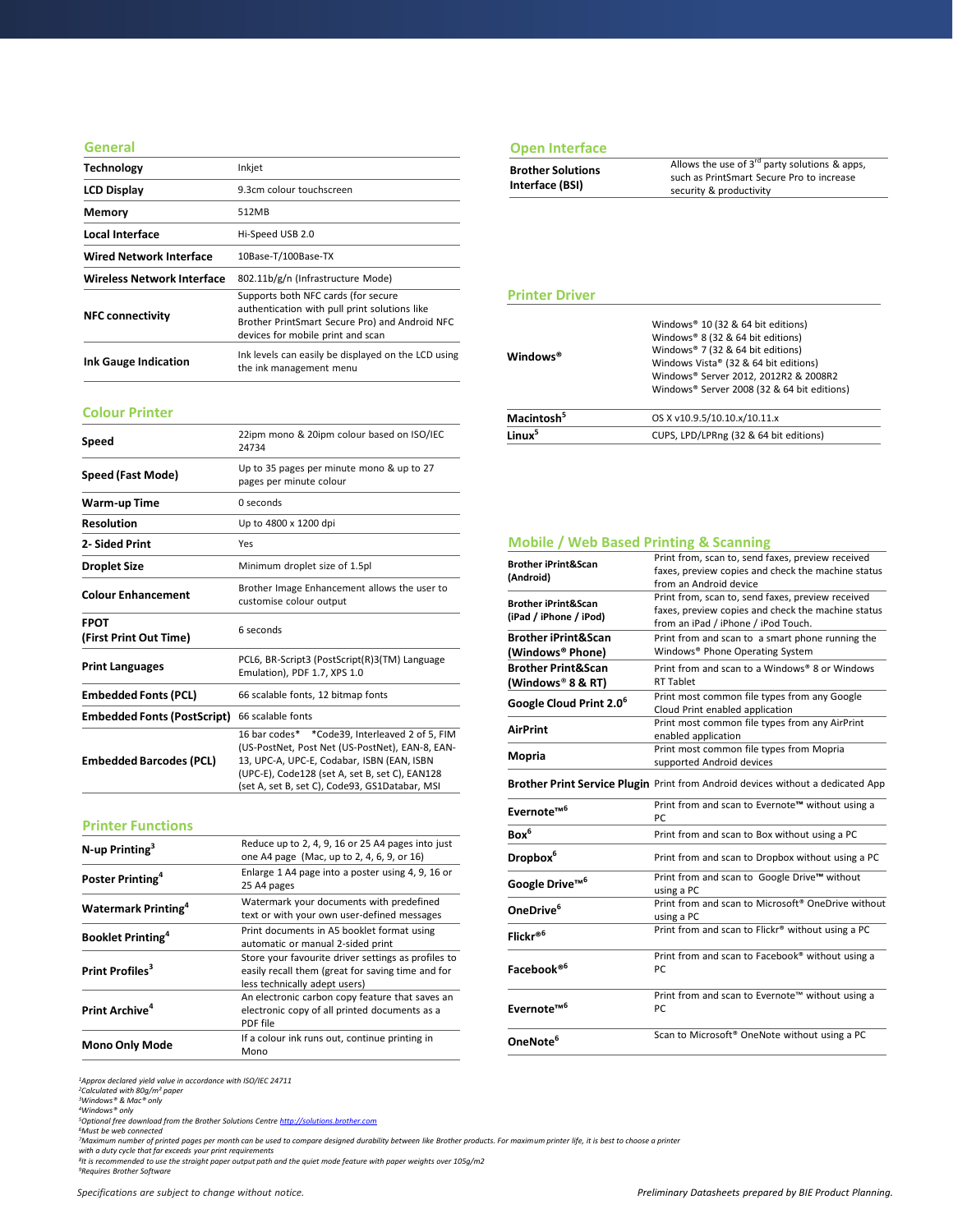### **USB Host**

| <b>Direct Print</b> | Print directly from a USB flash memory drive. The<br>supported file, JPEG, PDF                                                           |
|---------------------|------------------------------------------------------------------------------------------------------------------------------------------|
| <b>Direct Scan</b>  | Scan directly to a USB flash memory drive. The<br>supported file formats include: PDF, PDF/A,<br>Secure PDF, Signed PDF, JPEG, XPS, TIFF |

| <b>Scanner Type</b>                                 | Dual CIS (Contact Image Sensor)                                                                                                                                      |  |
|-----------------------------------------------------|----------------------------------------------------------------------------------------------------------------------------------------------------------------------|--|
| <b>Colour &amp; Mono Scanning</b>                   | Yes                                                                                                                                                                  |  |
| <b>Scan Speed Mono</b>                              | 18ipm (images per minute)                                                                                                                                            |  |
| 2-sided Scan Speed Mono                             | 36ipm (images per minute)                                                                                                                                            |  |
| <b>Scan Speed Colour</b>                            | 18ipm (images per minute)                                                                                                                                            |  |
| 2-sided Scan Speed Colour 18ipm (images per minute) |                                                                                                                                                                      |  |
|                                                     | Scan Resolution from ADF 600x600dpi (mono) 300x600dpi (colour)                                                                                                       |  |
| <b>Scan Resolution from</b><br><b>Scanner Glass</b> | 1200x2400dpi (mono) /1200x1200dpi (colour)                                                                                                                           |  |
| <b>Interpolated Scan</b><br><b>Resolution</b>       | Up to 19,200 x 19,200dpi                                                                                                                                             |  |
| <b>Colour Depth</b>                                 | 16, 777, 216 colour variations (24 bit)                                                                                                                              |  |
| <b>Grey Scale</b>                                   | 256 shades of grey (8 bit)                                                                                                                                           |  |
| <b>Standard Functions<sup>9</sup></b>               | Scan to USB, E-mail, OCR, Image & File                                                                                                                               |  |
| <b>Network Scanning</b>                             | Scan to network folder (Windows® only), FTP, FTP<br>Over SSL, Email Server <sup>5,</sup> SharePoint <sup>9</sup> , Easy Scan to<br>Email <sup>6</sup> Scan to mobile |  |
| Cloud Scanning <sup>6</sup>                         | Scan direct to Evernote™, Box, Dropbox, Google<br>Drive™, OneDrive, Flickr, Facebook, Evernote™,<br>OneNote                                                          |  |
| Scan Features <sup>9</sup>                          | Remove Background, Skip Blank Page, ID Scan, 1 to<br>2 Scan, Auto Deskew from ADF, Split PDF,                                                                        |  |
| Scan to Microsoft Office <sup>6</sup>               | Scan to Microsoft® Word, Microsoft® Excel &<br>Microsoft <sup>®</sup> PowerPoint                                                                                     |  |
| <b>Scan to Searchable PDF</b>                       | Scan documents to searchable PDF files                                                                                                                               |  |
| <b>Scan to SharePoint</b>                           | Scan documents directly into SharePoint from<br>Brother Control Centre 4 program                                                                                     |  |
| Outline & Scan <sup>6</sup>                         | Draw around items to either scan a section or<br>remove a section from the original document                                                                         |  |
| Windows® Web Services<br><b>Scanning</b>            | Scan direct into Windows® (from Windows® 7 &<br>onwards) without needing to install a scanner<br>driver                                                              |  |

### **Scanner Driver**

| <b>Direct Print</b>                                 | Print directly from a USB flash memory drive. The<br>supported file, JPEG, PDF                                                                                       | Windows <sup>®</sup>                    | TWAIN, & WIA<br>Windows® 8 (32 & 64 bit editions),                                                 |  |
|-----------------------------------------------------|----------------------------------------------------------------------------------------------------------------------------------------------------------------------|-----------------------------------------|----------------------------------------------------------------------------------------------------|--|
| <b>Direct Scan</b>                                  | Scan directly to a USB flash memory drive. The<br>supported file formats include: PDF, PDF/A,<br>Secure PDF, Signed PDF, JPEG, XPS, TIFF                             |                                         | Windows® 7 (32 & 64 bit editions),<br>Windows Vista® (32 & 64 bit editions),                       |  |
|                                                     |                                                                                                                                                                      | Macintosh <sup>5</sup>                  | <b>TWAIN &amp; ICA</b><br>v10.9.5/10.10.x/10.11.x                                                  |  |
| Scan                                                |                                                                                                                                                                      | Linux <sup>5</sup>                      | SANE(32 & 64 bit editions)                                                                         |  |
| Scanner Type                                        | Dual CIS (Contact Image Sensor)                                                                                                                                      |                                         |                                                                                                    |  |
| <b>Colour &amp; Mono Scanning</b>                   | Yes                                                                                                                                                                  | <b>Copy</b>                             |                                                                                                    |  |
| Scan Speed Mono                                     | 18ipm (images per minute)                                                                                                                                            |                                         | Speed - (A4) Mono/Colour Up to 12/9cpm (copies per minute)                                         |  |
| 2-sided Scan Speed Mono 36ipm (images per minute)   |                                                                                                                                                                      | <b>Automatic 2-Sided Copying Yes</b>    |                                                                                                    |  |
| Scan Speed Colour                                   | 18ipm (images per minute)                                                                                                                                            | <b>FCOT</b>                             | Less than 6 seconds from ready mode                                                                |  |
| 2-sided Scan Speed Colour 18ipm (images per minute) |                                                                                                                                                                      | (First Copy Out Time)                   |                                                                                                    |  |
|                                                     | Scan Resolution from ADF 600x600dpi (mono) 300x600dpi (colour)                                                                                                       | <b>Resolution</b>                       | Up to 600 x 600dpi                                                                                 |  |
| Scan Resolution from<br>Scanner Glass               | 1200x2400dpi (mono) /1200x1200dpi (colour)                                                                                                                           | Multi-Copying / Stack /<br>Sort         | Makes up to 99 copies of each page / Stacks or<br>Sorts                                            |  |
| Interpolated Scan<br>Resolution                     | Up to 19,200 x 19,200dpi                                                                                                                                             | <b>Enlargement / Reduction</b><br>Ratio | Reduce or Increase document sizes from 25% to<br>400% in 1% increments                             |  |
| Colour Depth                                        | 16, 777, 216 colour variations (24 bit)                                                                                                                              |                                         | Allows the user to compress 2 or 4 pages on to a                                                   |  |
| Grey Scale                                          | 256 shades of grey (8 bit)                                                                                                                                           | N in 1 Copying                          | single A4 sheet                                                                                    |  |
| Standard Functions <sup>9</sup>                     | Scan to USB, E-mail, OCR, Image & File                                                                                                                               | 2in1 ID Copying                         | Allows the user to copy both sides of an ID card to a                                              |  |
| <b>Network Scanning</b>                             | Scan to network folder (Windows® only), FTP, FTP<br>Over SSL, Email Server <sup>5,</sup> SharePoint <sup>9</sup> , Easy Scan to<br>Email <sup>6</sup> Scan to mobile | <b>Grey Scale</b>                       | single A4 sheet<br>256 shades of grey (8 bit)                                                      |  |
| Cloud Scanning <sup>6</sup>                         | Scan direct to Evernote™, Box, Dropbox, Google<br>Drive™, OneDrive, Flickr, Facebook, Evernote™,<br>OneNote                                                          | Outline & Copy <sup>6</sup>             | Draw around items to either copy a section or<br>remove a section from the original document       |  |
| Scan Features <sup>9</sup>                          | Remove Background, Skip Blank Page, ID Scan, 1 to<br>3 Coop Auto Deckeurfrom ADE Calit DDE                                                                           | <b>Enlarge Text Copy<sup>6</sup></b>    | Makes reading copied documents easier if the size<br>of the text on the original document is small |  |

### **Address Book<sup>5</sup>**

| <b>Speed Dials</b> | 100 x2 locations for E-mail addresses                                                                                                                                                    |
|--------------------|------------------------------------------------------------------------------------------------------------------------------------------------------------------------------------------|
| <b>Group Dial</b>  | A combination of up to 6 groups can be stored for<br>broadcasting                                                                                                                        |
| LDAP               | The ability to connect to an external LDAP<br>enabled address book, like Microsoft® Exchange                                                                                             |
|                    | Address books are only accessible as part of the scan to email server function, available as an<br>optional free download from the Brother Solutions Centre http://solutions.brother.com |

*<sup>1</sup>Approx declared yield value in accordance with ISO/IEC 24711 <sup>2</sup>Calculated with 80g/m² paper <sup>3</sup>Windows® & Mac® only*

<sup>4</sup>Windows® only<br><sup>5</sup>Optional free download from the Brother Solutions Centre <u>[http://solutions.brother.com](http://solutions.brother.com/)</u><br><sup>5</sup>Must be web connected<br><sup>7</sup>Maximum number of printed pages per month can be used to compare designed durability b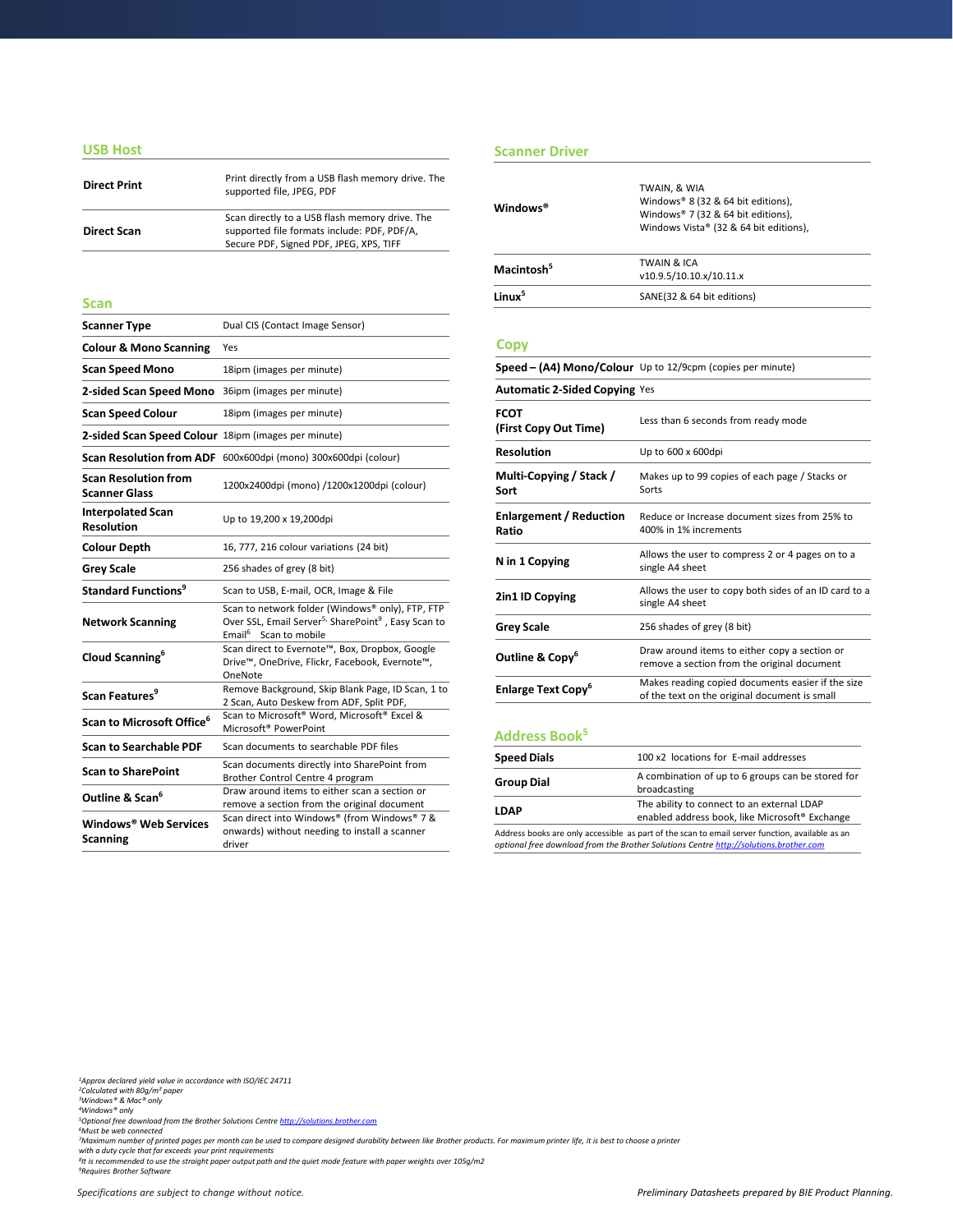| Fax                                           |                                                                                                                                                                                    |
|-----------------------------------------------|------------------------------------------------------------------------------------------------------------------------------------------------------------------------------------|
| <b>Fax Modem</b>                              | 33,600bps (Super G3)                                                                                                                                                               |
| <b>Automatic 2-Sided</b><br>Faxing            | Yes                                                                                                                                                                                |
| Internet Fax (iFax) <sup>5</sup>              | Fax documents anywhere in the world over the Internet<br>without the use of a telephone line                                                                                       |
| PC Fax Send <sup>9&amp;3</sup>                | Send faxes directly from your PC                                                                                                                                                   |
| PC Fax Receive <sup>9&amp;4</sup>             | Receive faxes directly to your PC                                                                                                                                                  |
| <b>Automatic Redial</b>                       | Automatic redialling if the recipient fax is busy                                                                                                                                  |
| Telephone Index                               | An electronic, alphabetical listing of stored speed dials and<br>group numbers                                                                                                     |
| <b>Distinctive Ring</b><br><b>Detection</b>   | An external service that allows two or more telephone<br>numbers shared on a single fixed line and use different                                                                   |
| (UK & Denmark only)                           | ring tones                                                                                                                                                                         |
| <b>Speaker / Ring volume</b> 3 levels and off |                                                                                                                                                                                    |
| Fax / Tel Switch                              | Automatic recognition of fax and telephone reception                                                                                                                               |
| <b>Super Fine</b>                             | Enables quality transmission of very small print and line<br>drawings                                                                                                              |
| Contrast                                      | Auto / light / dark                                                                                                                                                                |
| <b>Enhanced Remote</b><br>Activate            | Transfer a fax call, answered on an extension phone, to<br>the fax machine                                                                                                         |
| <b>Delayed Timer</b>                          | Up to 50                                                                                                                                                                           |
| Quick-Scan                                    | Reduce scanning times by scanning a fax into memory<br>before sending. Approximately 2.5 seconds per page A4<br>standard resolution                                                |
| <b>Memory Transmission</b>                    | Up to 200 pages (ITU-T Test Chart, Standard Resolution,<br>JBIG)                                                                                                                   |
| Out of Paper<br>Reception                     | up to 200 pages (ITU-T Test Chart, Standard Resolution,<br>JBIG)                                                                                                                   |
| <b>Dual Access</b>                            | Allows the operator to perform 2 different tasks on the<br>machine at the same time                                                                                                |
| <b>Broadcasting</b>                           | Send the same fax message to up to 50 separate locations                                                                                                                           |
| <b>Batch Transmission</b>                     | Stores documents for the same location in the machines<br>memory for transmission in a single call                                                                                 |
| <b>Auto Reduction</b>                         | When receiving a single page document longer than A4<br>(297mm) the fax machine will automatically reduce the<br>message to fit onto a single A4 sheet                             |
| <b>ECM (Error Correction</b><br>Mode)         | The MFC will detect line errors during fax transmission and<br>resend the page(s) of the document that had an error<br>(recipient machines must share this feature for it to work) |
| <b>Fax Forwarding</b>                         | Sends a fax received in memory to another pre-<br>programmed fax number                                                                                                            |
| <b>Remote Access</b>                          | Allows users to remotely access their machine                                                                                                                                      |
| <b>Fax Retrieval</b>                          | Allows remote access to faxes stored in the machine                                                                                                                                |
| Remote Set-up <sup>3</sup>                    | Allows users to set-up the MFC from their PC                                                                                                                                       |
| <b>Grey Scale</b>                             | 256 shades (8 bit) of grey are available for faxing                                                                                                                                |
| <b>Fax Preview</b>                            | Preview received faxes on the screen                                                                                                                                               |
| Fax stamp                                     | Add the date and time to all received faxes                                                                                                                                        |

### **Standard Paper Handling**

| Paper Input <sup>2</sup>        | Standard Tray - 250 sheets<br>Lower Tray - 250 sheets<br>Multi Purpose Tray - 100 sheets up to A3 plain paper or<br>up to 5 sheets of other media |
|---------------------------------|---------------------------------------------------------------------------------------------------------------------------------------------------|
| Paper Output <sup>2</sup>       | Automatic Document Feeder (ADF) - 50 sheets<br>Face up - 100 sheets                                                                               |
| <b>Auto Paper Low Detection</b> | Standard and lower tray                                                                                                                           |

### **Media Specification**

| Media Types & Weights <sup>8</sup> | Standard Tray - Plain, Inkjet, Glossy* & Recycled paper<br>(between 64 - 220g/m <sup>2</sup> , 260/m <sup>2</sup> when using Brother BP-<br>71 Glossy Paper) *Glossy Up to A4 only<br><b>Lower Tray</b> – Plain & Recycled (between 64 - 120g/m <sup>2</sup> )<br>Multi Purpose Tray - Plain, Inkjet, Glossy* & Recycled<br>paper (between 64 - 220g/m <sup>2</sup> , 260/m <sup>2</sup> when using<br>Brother BP-71 Glossy Paper) *Glossy up to A3<br>Automatic Document Feeder (ADF) - plain & recycled<br>paper (between 64 - $90g/m^2$ )<br>2-sided Print - plain & recycled paper (between 60 -<br>$120g/m2$ )                                                   |
|------------------------------------|-----------------------------------------------------------------------------------------------------------------------------------------------------------------------------------------------------------------------------------------------------------------------------------------------------------------------------------------------------------------------------------------------------------------------------------------------------------------------------------------------------------------------------------------------------------------------------------------------------------------------------------------------------------------------|
| <b>Envelope Printing</b>           | Yes: Accuracy & reliability will depend on the quality &<br>type of envelopes or labels used                                                                                                                                                                                                                                                                                                                                                                                                                                                                                                                                                                          |
| <b>Media Sizes</b>                 | Standard Tray - A3, LGR, LGL, A4, LTR, EXE, Folio, A5,<br>A6, Photo(10x15cm), Indexcard(13x20cm), Photo-<br>L(9x13cm), Photo-2L(13x18cm), Com-10, DL Envelope,<br>Monarch, C5, Mexico Legal, India Legal<br>Lower Tray - A4, LTR, A3, LGR, LGL, Folio, Mexico Legal,<br>India Legal<br>Multi Purpose Tray - A3, LGR, LGL, A4, LTR, EXE, Folio,<br>A5, A6, Photo(10x15cm), Indexcard(13x20cm), Photo-<br>L(9x13cm/3.5x5"), Photo-2L(13x18cm), Com-10, DL<br>Envelope, Monarch, C5, Mexico Legal, India Legal<br>Automatic Document Feeder (ADF) - Width: 105mm to<br>297mm x Length: 148mm to 431.8mm<br><b>Scanner Glass</b><br>-Up to Width: 297mm x Length: 431.8mm |
| <b>Supplies</b>                    |                                                                                                                                                                                                                                                                                                                                                                                                                                                                                                                                                                                                                                                                       |
| Ink cartridges <sup>1</sup>        | Black:<br>LC3217BK 550 pages, LC3219XLBK 3,000 pages<br>Cyan:<br>LC3217C 550 pages, LC3219XLC 1,500 pages<br>Magenta:<br>LC3217M 550 pages, LC3219XLM 1,500 pages<br>Yellow:                                                                                                                                                                                                                                                                                                                                                                                                                                                                                          |

LC3217Y 550 pages, LC3219XLY 1,500 pages **Carton Contents** Ink cartridges, power supply cord, fax line cord, driver software for Windows®, Quick Set-Up Guide (PC interface cable NOT included)

The frequency of replacement consumables will vary depending on the complexity of the prints, the percentage of coverage, paper size, and the type of media.

<sup>7</sup>Maximum number of printed pages per month can be used to compare designed durability between like Brother products. For maximum printer life, it is best to choose a printer<br>with a duty cycle that far exceeds your print

*<sup>1</sup>Approx declared yield value in accordance with ISO/IEC 24711 <sup>2</sup>Calculated with 80g/m² paper <sup>3</sup>Windows® & Mac® only*

*<sup>4</sup>Windows® only <sup>5</sup>Optional free download from the Brother Solutions Centre [http://solutions.brother.com](http://solutions.brother.com/) <sup>6</sup>Must be web connected*